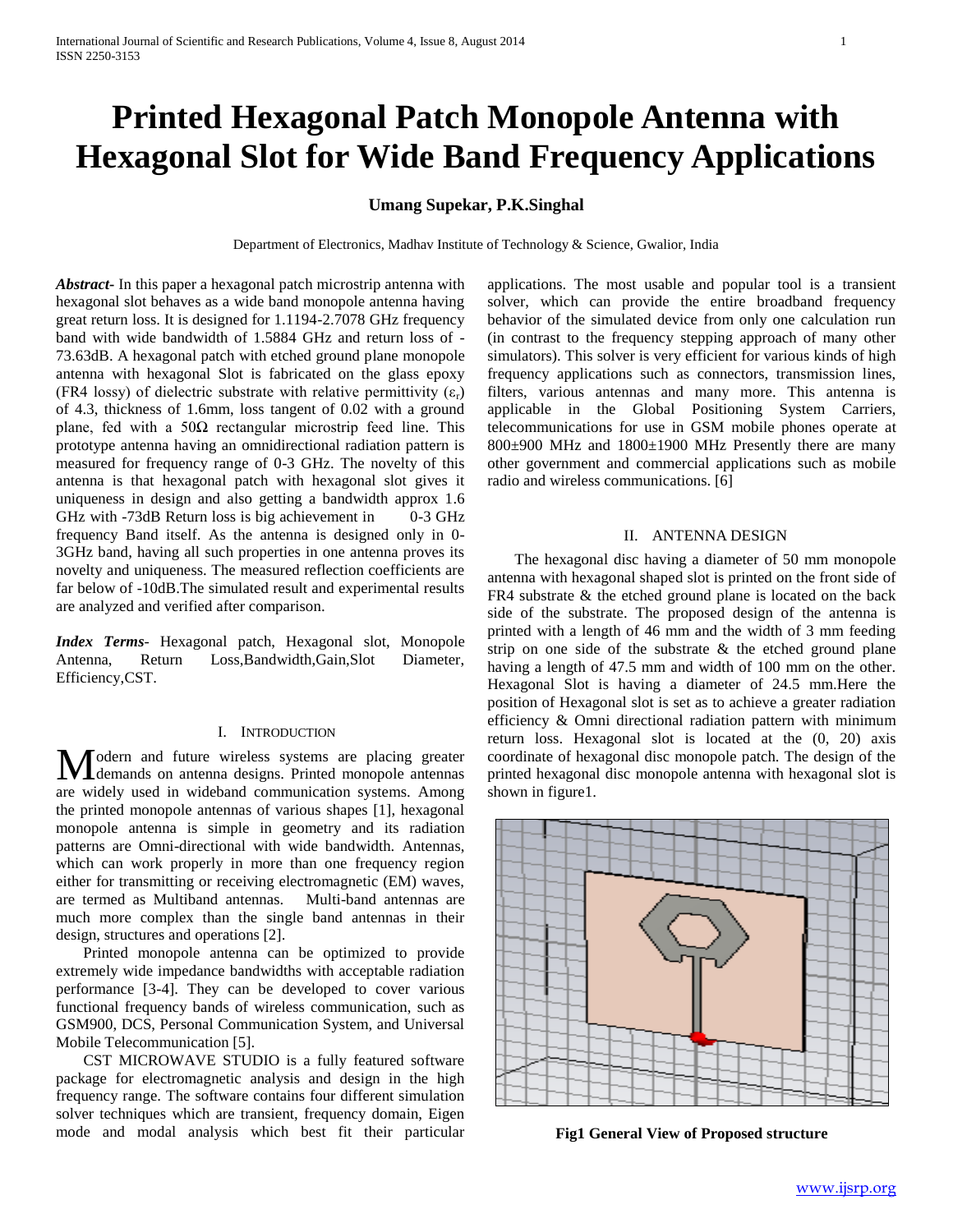The dimensions of the antenna are shown in tabulated form in Table 1.

| Component | Length(mm) | Width(mm) |  |
|-----------|------------|-----------|--|
| Ground    | 47.5       | 100       |  |
| Substrate | 100        | 100       |  |
| Feed Line | 47         |           |  |
| Feed Gap  |            | 16        |  |

## **Table 1 Dimensions of PCDMA**

#### III. SIMULATION AND EXPERIMENTAL

#### RESULTS

 The printed hexagonal disc monopole antenna having hexagonal slot with etched ground plane is simulated using CST MW STUDIO 2010 software. Figure 2 shows comparison between the return loss of simulated result and measured result of proposed monopole antenna for 0 to 3 GHz range. The simulated result of the proposed antenna having hexagonal slot gives wide band frequency applications.

 The monopole antenna is used for frequency range of (1.1194-2.7078) GHz with return loss of about -73.63 dB at a resonance frequency of about 2.139 GHz having a wide bandwidth of about 1.5884 GHz.

 The simulated result using a CST Studio 2010 is shown Fig 2.



**Fig 2 Simulated Response using CST studio 2010 software**

 Comparision of simulated and measured response of proposed monopole antenna is shown in fig 3.



#### **Fig3 Comparision of simulated and measured response**

 Here we can say that practical or measured response is approximately equal to simulated response using CST Studio 2010 software.

 The photograph of a fabricated PHDMA with Hexagonal slot with etched ground plane for wide band frequency application is shown in fig 4.



**Fig 4(a) Front View**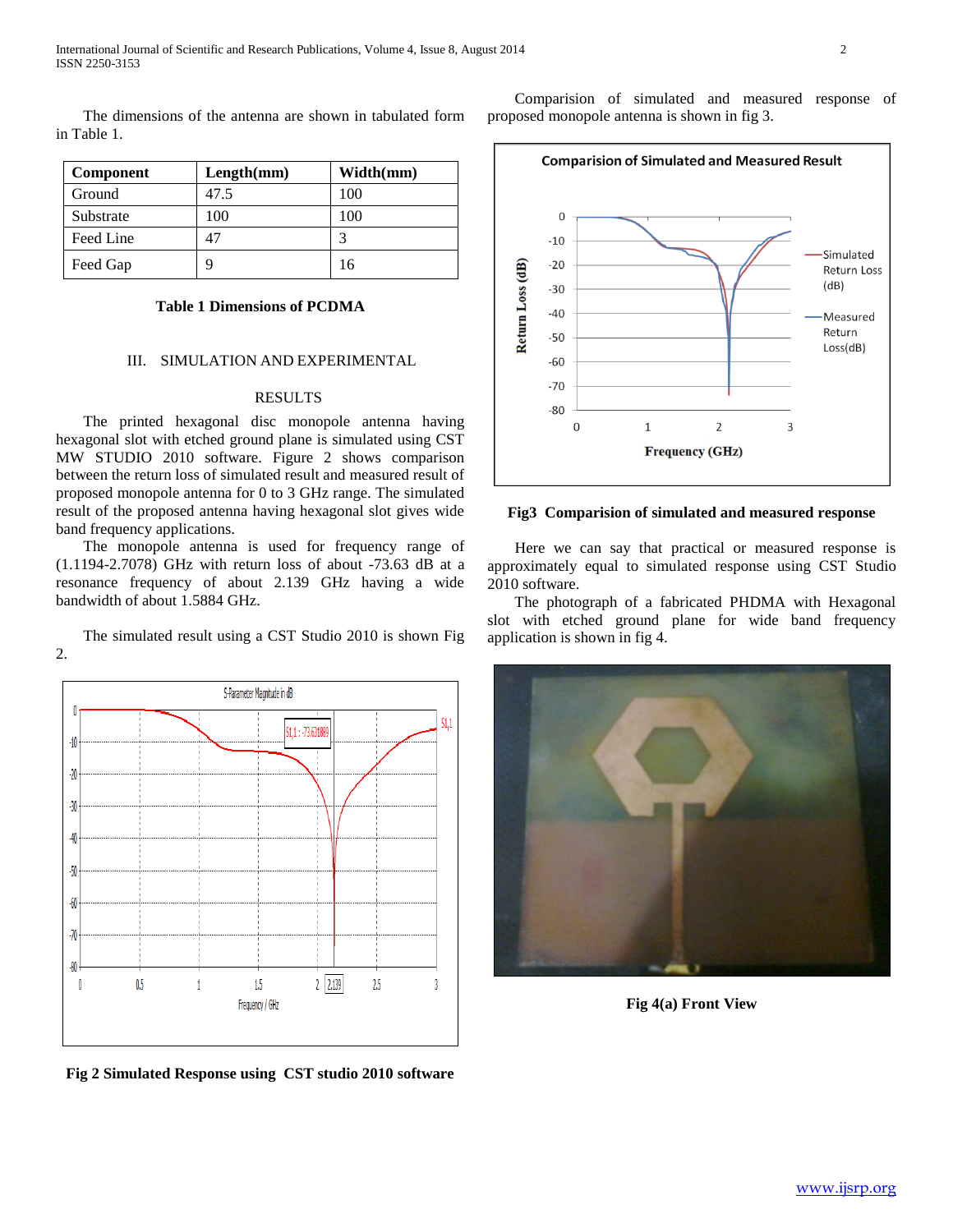

**Fig 4(b) Rear View**

 The far field radiation patterns for proposed antenna are shown below in fig 5.





## **Fig 5 Radiation Patterns for Resonant Frequency of 2.139 GHz**

As we clearly seen from fig 5 that the radiation pattern of proposed monopole antenna is quite like an omnidirectional radiation pattern.

 The final result of directivity, gain, bandwidth and efficiency is shown in a tabular form in Table 2 below:

| <b>Resonant</b><br>Frequency<br>(GHz) | Direct-<br>-ivity<br>(dBi) | Gain<br>(dB) | BW<br>(GHz) | Total<br>Radiation<br>Efficiency |
|---------------------------------------|----------------------------|--------------|-------------|----------------------------------|
| 2.139                                 | 2.737                      | 2.522        | 1.5884      | 95.15%                           |

## **Table 2**

 Comparison of above parameters after variation in feed gap of the proposed antenna is shown in a following figure 7 and in a tabular form shown in Table 3.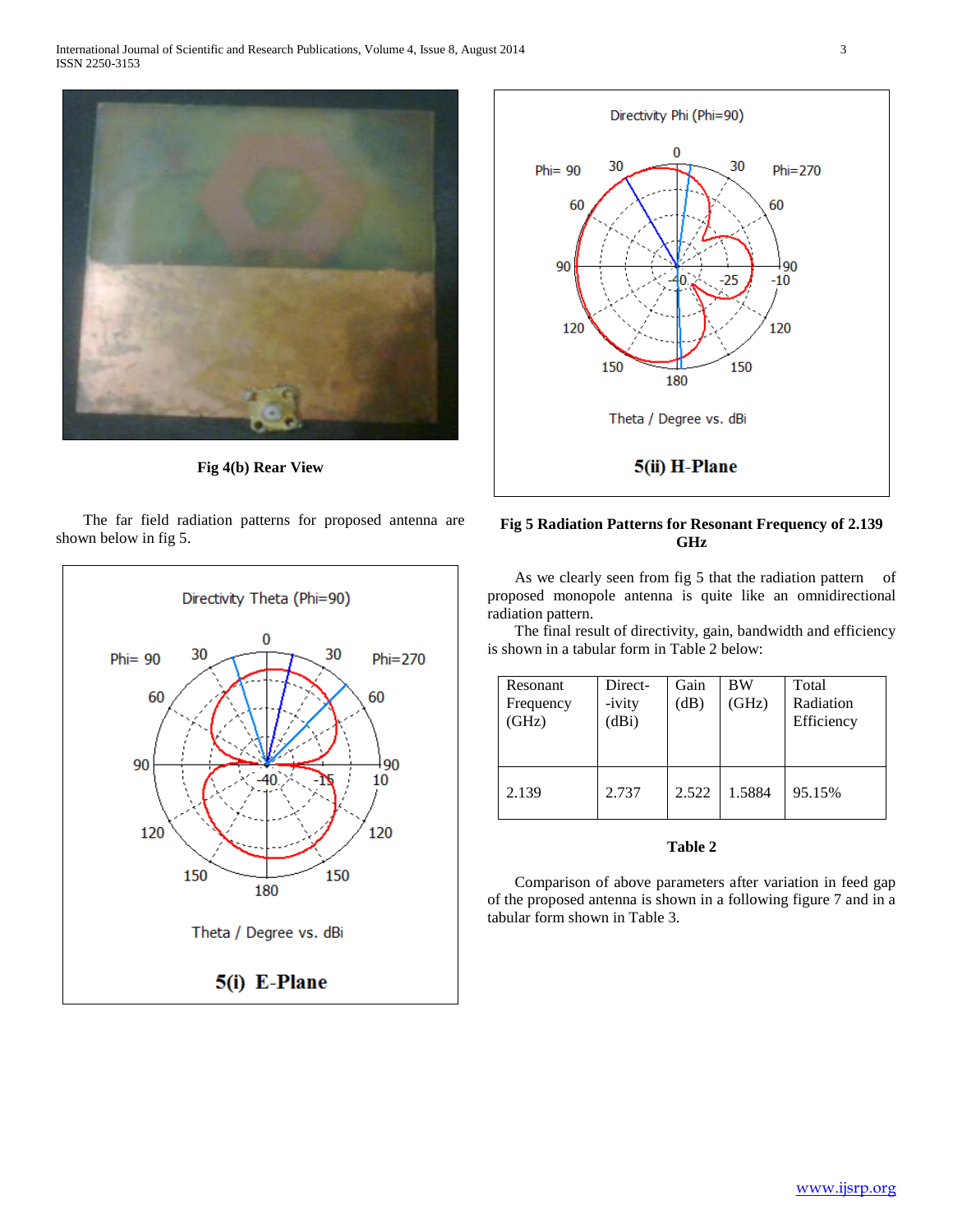

**Fig 7 Comaprision of Feed Gap**

| S.<br>No | Feed<br>Gap<br>(mm) | BW<br>(GHz) | Efficiency | Directi-<br>-vity<br>(dBi) | Gain<br>(dB) |
|----------|---------------------|-------------|------------|----------------------------|--------------|
|          | 16                  | 1.5884      | 95.15%     | 2.737                      | 2.522        |
| 2        | 18                  | 1.5973      | 94.73%     | 2.870                      | 2.635        |
| 3        | 20                  | 1.604       | 93.27%     | 3.269                      | 2.968        |
| 4        | 22                  | 1.6276      | 92.51%     | 3.418                      | 3.089        |

## **Table 3**

 It can be observed from the above comparison that as much as we increase the feed gap of the proposed monopole antenna, all the parameters i.e. Bandwidth, Directivity, Gain also increase but the efficiency is decreases along with Return loss magnitude, As we have measured the response only in 0-3 GHz, we can't increase the feed gap anymore because the upper band frequency is then crossed the 3 GHz limit.

 Comparison of all the parameters after variation in Slot Diameter of the proposed antenna is shown in a following figure 8 and in a tabular form shown in Table 4.



**Fig 8 Comparison of Slot Diameter**

| S.<br>N <sub>0</sub> | Slot<br>Diameter<br>(mm) | BW<br>(GHz) | Efficiency | Direc<br>tivity<br>(dBi) | Gain<br>(dB)   |
|----------------------|--------------------------|-------------|------------|--------------------------|----------------|
|                      | 15                       | 1.595       | 95.10%     | 2.597                    | 2.38<br>$_{0}$ |
| 2                    | 20                       | 1.5935      | 95.17%     | 2.609                    | 2.39<br>4      |
| 3                    | 24.5                     | 1.5884      | 95.15%     | 2.737                    | 2.52<br>2      |
| 4                    | 30                       | 1.5787      | 94.77%     | 2.908                    | 2.67<br>8      |

**Table 4**

 It can be observed easily that slot diameter doesn't make much difference upon bandwidth or efficiency but there is an increment both in directivity and gain. We also see the magnitude of return loss is maximum for our standard slot diameter of 24.5 mm.We measured our proposed antenna only 0- 3GHz interval so we can't get much opportunity above 3 GHz frequency so that we are unable to increase slot diameter above 30 mm.

 We have also compared Directivity and Gain with respect to frequency and plotted the response curves in Fig 9.

 In addition to that we also compared the Total Radiation Efficiency with respect to frequency and plotted the resultant curve in Fig 10 respectively.